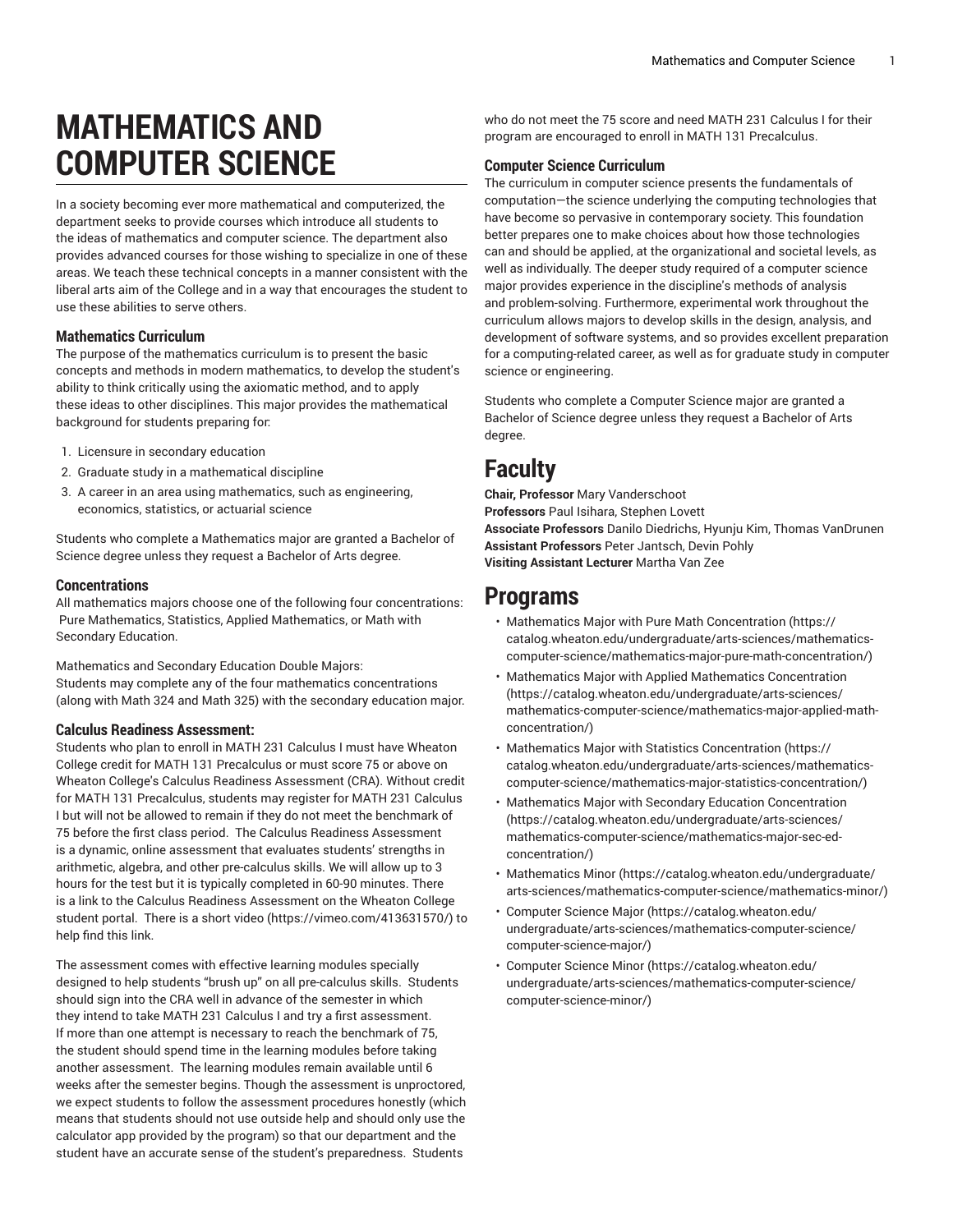## **Courses Mathematics Courses**

#### **MATH 106. Mathematics for the Benefit of Mission and Society. (4 Credits)**

An overview of how mathematics benefits the mission of the Church and society worldwide, with special regard for those who are suffering and/or marginalized. Examples will be drawn both from history and our contemporary world.

**Tags:** AAQR

#### **MATH 107. Finite Mathematics and Applications. (4 Credits)**

Designed to provide the mathematical tools that a college graduate is likely to encounter in his or her work. Core topics include systems of linear equations, mathematics of finance, and basic probability and statistics. Additional topics may include game theory for decision making, linear programming, iterated processes, or networks. Extensive use of spreadsheet programs. The course illustrates the relevance of mathematics to life applications by taking real or realistic examples from business, economics, social sciences, and life sciences. **Tags:** AAQR

#### **MATH 121. Data Science I. (4 Credits)**

This course combines inferential thinking, computational thinking, and real-world relevance. The course teaches critical concepts and skills in computer programming and statistical inference, in conjunction with hands-on analysis of real-world datasets from a variety of disciplines/ industries. The course also covers current ethical issues pertinent to decision-making data. Prerequisite: Precalculus knowledge. **Tags:** AAQR

#### **MATH 125. Mathematics for Elementary and Middle Grade Education. (4 Credits)**

Set theory, numeration systems, number theory, and properties of the natural numbers, integers, rational, and real number systems with an emphasis on problem solving and critical thinking. Selected topics from geometry, algebra, probability, and statistics. Satisfies AAQR for Elementary Education majors only. Prerequisite: Elementary Education major.

#### **Tags:** AAQR

#### **MATH 131. Precalculus. (4 Credits)**

A course in elementary functions intended to prepare students for MATH 221 or MATH 231. Topics include the properties of the real number system, inequalities and absolute values, functions and their graphs, solutions of equations, polynomial functions, trigonometric functions, exponential, and logarithm functions. Emphasis on using functions to model physical or social systems.

**Tags:** AAQR

#### **MATH 215. Data Science for the Common Good. (2 Credits)**

Can the power of data science be used to benefit the mission of the Church and society? How do these tools help (or hinder!) causes of justice and equity? This course is both a hands-on introduction to the basics of Python programming for data science—data wrangling, visualization, and statistical methods—as well as a look at how these tools may be used to better understand God's world. No previous programming experience is required. (Open to Wheaton College Summer Institute students only)

#### **MATH 221. Applied Calculus. (4 Credits)**

This course covers the ideas of calculus, emphasizing applications to business and the social sciences. It includes a wider range of topics than MATH 231 but with less depth of coverage. Topics include limits, definitions and applications of the derivative and integral, and functions of one or more variables. Prerequisite: MATH 131 or Precalculus competence. This course does not count towards the mathematics major. Only one of MATH 221 or MATH 231 may be taken for credit. **Tags:** AAQR

#### **MATH 231. Calculus I. (4 Credits)**

This course covers differential and integral calculus of functions of a single real variable, including trigonometric, exponential, and logarithmic functions. Derivatives and integrals are studied symbolically, graphically, and numerically. Applications of calculus are emphasized throughout the course. Three lectures, two hours drill. Prerequisite: MATH 131 or a score of 75% on the Calculus Readiness Assessment.

### **Tags:** AAQR

#### **MATH 232. Calculus II. (4 Credits)**

Infinite series, polar coordinates and parametric curves. Threedimensional geometry and vector algebra, functions of two variables, partial differentiation, double integration. Applications of these topics are emphasized throughout the course. Three lectures, two hours drill. Prerequisite: MATH 231 or 233 with a minimum grade of C-, or AP Calculus AB score of 4 or 5, or BC score of 3.

#### **MATH 233. Calculus I B. (2 Credits)**

This is a 2-hour course that covers the B-Quad material of MATH 231. Applications of differentiation, including optimization and Newton's Method. Introduction to integration, Fundamental Theorem of Calculus, applications of integration, integration techniques. The course meets concurrently with MATH 231 in B-Quad. Three lectures, two hours drill. Prerequisite: AP Calculus AB score of 3 or BC score of 2. **Tags:** AAQR

#### **MATH 234. Calculus II B. (2 Credits)**

This is 2-hour course that covers the B-Quad material of MATH 232, including analytic geometry in three dimensions, vector algebra, multivariable calculus with functions of two and three variables, partial differentiation, multivariable optimization, and double integrals. Prerequisite: AP Calculus BC score of 4 or 5.

#### **MATH 241. Introduction to Proofs. (2 Credits)**

Propositional logic, quantifiers, elementary proof techniques and strategies. An introduction to set theory, including operations on sets, definition of functions, relations. Basic number theory including divisibility, primes, greatest common divider, Euclidean Algorithm. Induction and well-ordering. Permutations and combinations. Axiomatic systems. Prerequisite: MATH 232 or MATH 234. Pre or Corequisite: MATH 245.

#### **MATH 245. Linear Algebra. (4 Credits)**

Starting with solving systems of linear equations, matrix algebra is used to explore vector spaces and linear transformations. Emphasis is given to bases, dimension, eigenvectors, and orthogonality. Prerequisite: MATH 231 or MATH 233.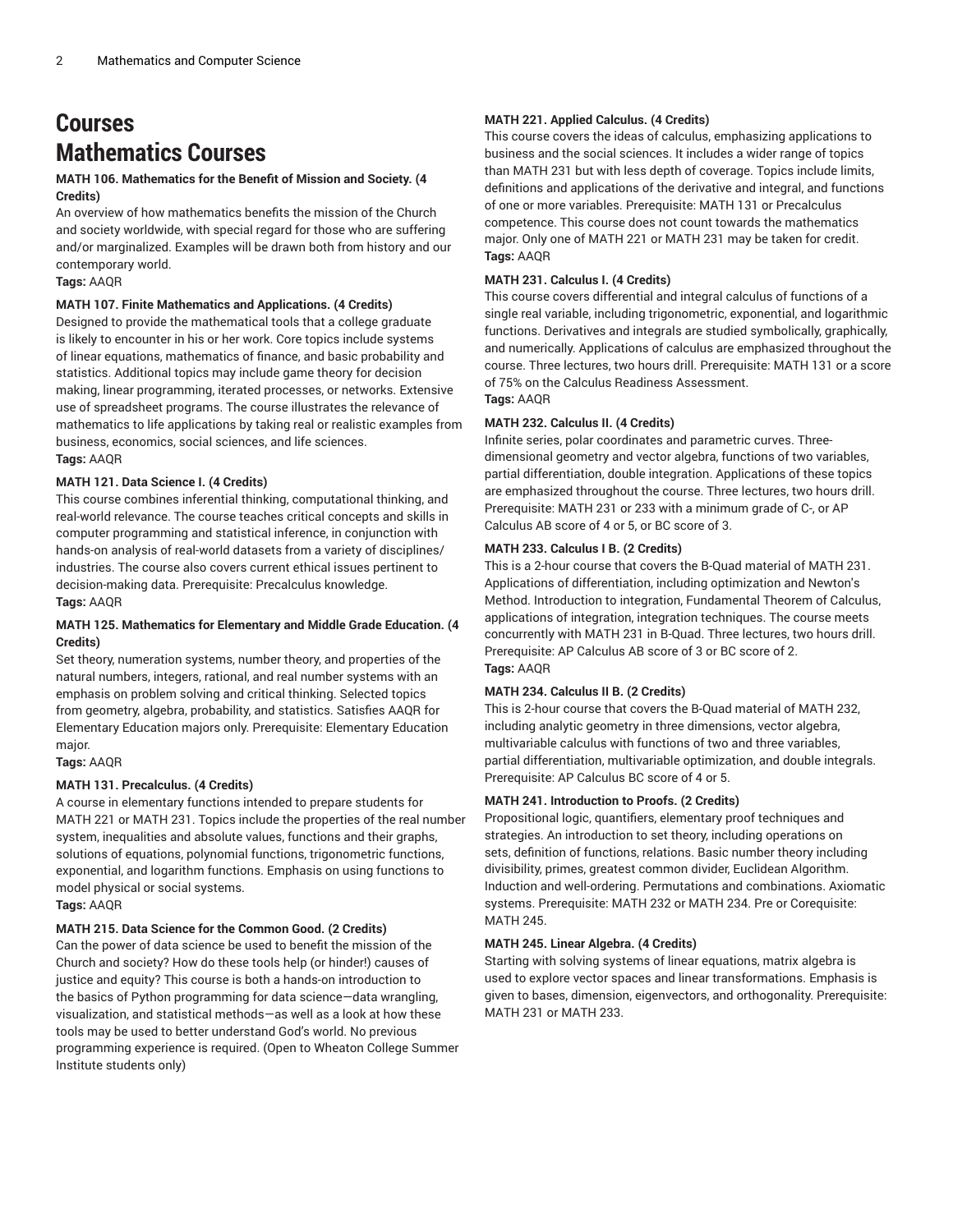#### **MATH 263. Introduction to Statistics. (4 Credits)**

An introduction to statistics, sampling theory, and statistical decision making from a solid mathematical basis for non-mathematics majors. Topics chosen from discrete and continuous distributions, moments, hypothesis testing, correlation and multiple correlation, regression (linear, multivariate, logistic), ANOVA, contingency tables with tests for independence, sampling theory, and rudimentary non-parametric statistics. Students will use selected software packages for data processing and analysis and will need access to a laptop and a graphing calculator with an inverse t-distribution function. Prerequisite: MATH 131 or Precalculus knowledge.

#### **Tags:** AAQR

#### **MATH 301. Intro to Upper-Level Math. (2 Credits)**

Introduction to learning and communication processes used in upperlevel mathematics: primary literature sources, presenting mathematics in writing and orally using specialized software. The vocation of a mathematician: ongoing research developments, professional opportunities in academia and in the industry. For sophomore or junior math or applied math majors only. Prerequisite: MATH 232 or MATH 234. Pre or Corequisite: MATH 245.

#### **MATH 302. Applied Project I. (2 Credits)**

Submission of Applied Project proposal. Preliminary draft of research project including problem statement, scope of project, background, design and methodology in consultation with faculty project advisor(s). Prerequisite: MATH 301.

#### **MATH 314. Problem Solving Seminar. (2 Credits)**

Mathematical problem solving aimed at students who enjoy solving problems in a variety of areas of mathematics, and who would like to strengthen their creative mathematical thinking. Students are required to take the William Lowell Putnam Undergraduate Mathematics Competition. Prerequisites: MATH 232 (or MATH 234) and MATH 245.

#### **MATH 324. Methods of Teaching Mathematics. (2 Credits)**

Theories and methods for teaching mathematics at the secondary level. Topics include cooperative learning, classroom management, and creative teaching ideas. Consideration of current math technology and curriculum standards. Required of mathematics majors in WheTEP, prior to student teaching. Prerequisite: Acceptance to WheTEP.

#### **MATH 325. Methods of Teaching Middle Grade Mathematics. (2 Credits)**

Theories and methods for teaching mathematics at the middle grade level. Topics include effective teaching strategies, planning, and assessment of math content. Based on current state and national content and teaching standards. Prerequisite: EDUC 225, EDUC 225L and Admission into WheTEP.

#### **MATH 331. Vector Calculus. (2 Credits)**

Vector algebra, properties of transformations, curves and surfaces, line, surface, and volume integrals, Green's, Stokes', and the divergence theorems. Prerequisite: MATH 232 or 234.

#### **MATH 333. Differential Equations. (4 Credits)**

An introduction into the theory, methods of solution, and selected applications of ordinary differential equations. Topics include first order equations, second order linear equations with constant coefficients, numerical analysis of ordinary differential equations, Laplace Transforms, series solutions, and systems of differential equations. Prerequisite: MATH 232 or 234.

#### **MATH 341. Modern Algebra. (4 Credits)**

An introduction to the theory of groups, rings, and fields. Topics in group theory include Lagrange's theorem, quotient groups, applications to geometry, public key cryptography, and finitely generated abelian groups. Topics in ring theory include ideals, quotient rings, and polynomial rings. Topics in field theory include field extensions, Euclidean construction problems, cubic and quartic equations. Prerequisites: MATH 245 and (MATH 241 or CSCI 243), or consent of instructor.

#### **MATH 351. Analysis I. (4 Credits)**

Derivation of the properties of continuity, differentiability, integrability, and convergence by use of the limit concept and basic axioms of the real number field. Prerequisite: MATH 232 or MATH 234. Pre or Corequisite: MATH 241 or CSCI 243.

#### **MATH 352. Complex Analysis. (4 Credits)**

An introduction to functions of a complex variable. Topics include the algebra and geometry of complex numbers, mappings of the complex plane, elementary analytic functions, complex functions defined by power series, and differentiation and integration of complex functions. Prerequisite: MATH 331 (MATH 351 recommended). Offered spring of odd-numbered years.

#### **MATH 362. Geometry. (4 Credits)**

Selected topics from finite, affine, projective, Euclidean and non-Euclidean geometry from both the axiomatic and transformation approaches. Prerequisite: MATH 245. Offered spring of odd-numbered years.

#### **MATH 363. Probability Theory. (4 Credits)**

An introduction to probability theory, including discrete and continuous distributions. Topics covered include independence, conditional probability, expectation, variance and covariance, random vectors, and the central limit theorem. Students will need access to a non-CAS (Computer Algebra System) graphing calculator with an inverse t-distribution function. Prerequisites: MATH 232 (or MATH 234) and MATH 245.

#### **MATH 364. Mathematical Modeling. (4 Credits)**

This applied course teaches mathematical modeling techniques used in the natural and social sciences including discrete and continuous dynamical systems, optimization, stochastic and data-driven models based on statistical methods, regression and interpolation. Analytical and numerical methods are used alongside computer simulations to study models used in biology, ecology, economics, epidemiology, meteorology, pharmacology, sociology, and supply chain logistics. Prerequisites: MATH 232 (or MATH 234) and MATH 245.

#### **MATH 385. Topics in Applied Mathematics. (4 Credits)**

A topic selected for each semester in which the course is offered that focuses upon a particular applied mathematics discipline in a way that brings important mathematical theory and methods to practice. Possibilities include MATLAB modeling, Numerical Analysis, Dynamical Systems, Applied Linear Algebra, Operations Research, Cryptography, or Applied Discrete Math. Prerequisites: MATH 232 (or MATH 234) and MATH 245 or consent of instructor.

#### **MATH 386. Topics in Statistics. (4 Credits)**

A topic selected for each semester in which the course is offered that focuses upon a particular application in depth and goes beyond methods covered in MATH 363. Some possible topics include Bayesian Analysis, Machine Learning, Nonparametric Methods, Regression, or Structural Equation Modeling. Prerequisite: MATH 363.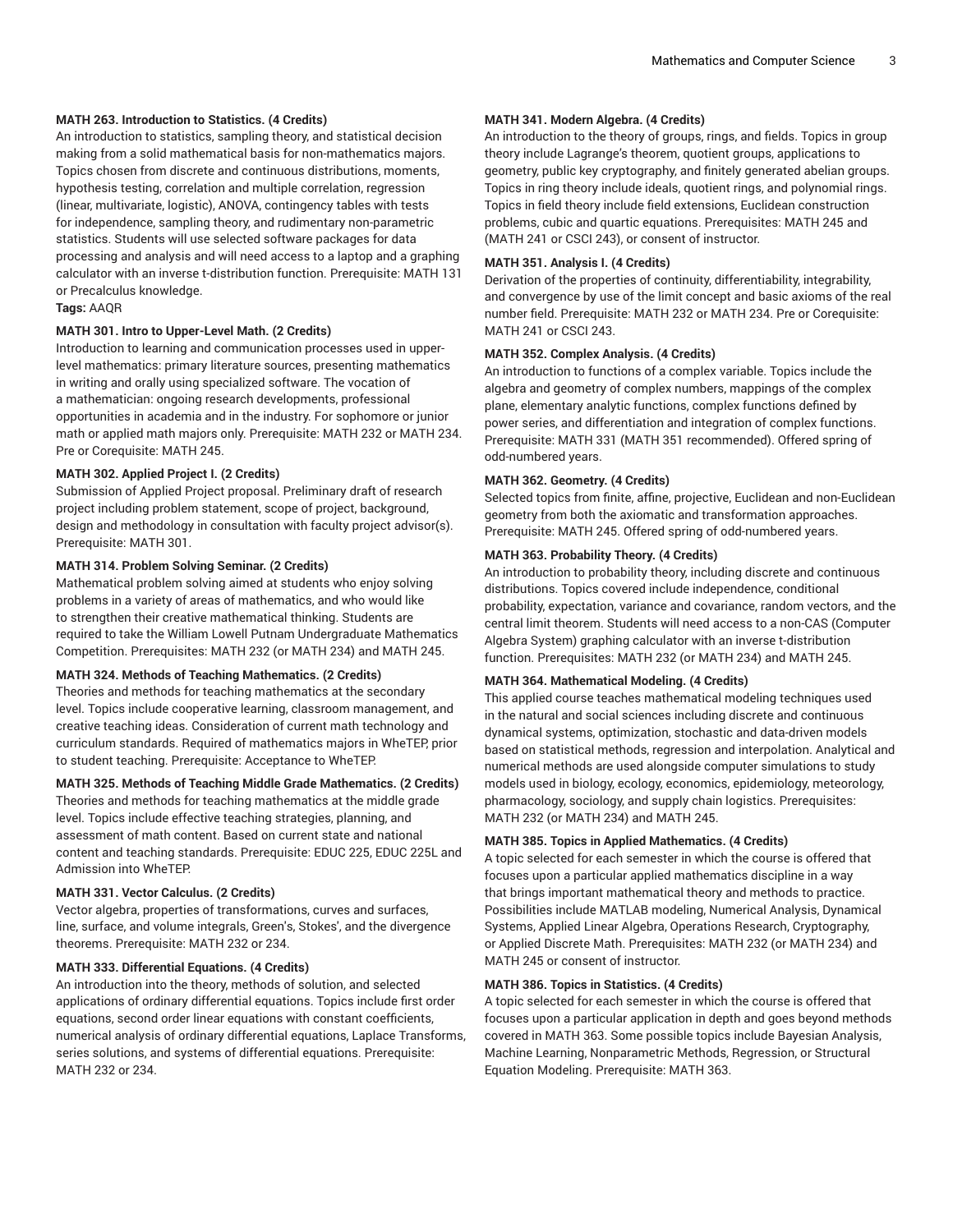#### **MATH 433. Partial Differential Equations. (4 Credits)**

Partial differential equations (PDE's) are differential equations involving functions of multiple independent variables and partial derivatives. PDEs are ubiquitous in the natural sciences, especially physics and engineering, appearing in mathematical models that vary in time and space such as diffusion, fluid flow, vibrating strings and membranes, waves (sound, electromagnetic), transport phenomena, and quantum mechanics. The course focuses on analytical methods for solving PDEs with extensions into Fourier theory, L2 theory, and Sturm-Liouville theory. Prerequisites: MATH 245 and 333.

#### **MATH 441. Algebra II. (4 Credits)**

Advanced group theory, including group actions and Sylow theorems. Module theory with selected applications. Galois theory of field extensions. Multivariable polynomial rings with applications of Groebner bases. Introduction to the concept of categories. Prerequisite: MATH 341. Offered fall of even-numbered years.

#### **MATH 451. Analysis II. (2 or 4 Credits)**

Study of topics from real analysis. Prerequisite: MATH 351. Alternate years.

#### **MATH 463. Mathematical Statistics. (4 Credits)**

Starting from a review of probability distributions and their underlying assumptions and features, this course focuses upon statistical inference and data analysis. Topics will be chosen from parametric hypothesis testing, ANOVA, contingency tables and tests for independence, regression techniques and some Bayesian/non-parametric methodology. Students will use selected software packages for data processing and analysis and will need access to a laptop (Windows/Mac/Linux OS) as well as to a non-CAS (Computer Algebra System) graphing calculator with an inverse t-distribution function. Prerequisite: MATH 363.

#### **MATH 464. Bayesian Statistics. (4 Credits)**

Students will study advanced statistical analysis methods from a Bayesian perspective. The course will cover all the fundamental concepts of Bayesian methods, including Bayes Rule, hierarchical models (a.k.a. multilevel models), Markov chain Monte Carlo (MCMC) methods, and the use of STAN as the modeling algorithm. Methods will be applied to various types of data. Inference and model fit measures will be discussed. Prerequisite: MATH 363.

#### **MATH 465. Applied Machine Learning. (4 Credits)**

An introduction to machine learning that emphasizes application to data. Both supervised and unsupervised methods are discussed, including classification, clustering, regression, and feature selection, along with neural networks/deep learning. Prerequisite: MATH 363.

#### **MATH 485. Advanced Topics in Mathematics. (4 Credits)**

A topic selected for each semester in which the course is offered that focuses upon a particular applied mathematics discipline in a way that brings important mathematical theory and methods to practice. Possibilities include Numerical Analysis, Dynamical Systems, Applied Linear Algebra, Operations Research, Cryptography, Combinatorics, or Applied Discrete Math. Prerequisites: MATH 232 (or MATH 234) and MATH 245, or consent of instructor.

#### **MATH 493. Mentored Research Seminar. (2 or 4 Credits)**

Faculty and student collaboration on a project of mutual interest. Limited enrollment - faculty approval required.

#### **MATH 494. Senior Seminar. (2 Credits)**

A survey of the history and philosophical foundations of mathematics, and also its current research trends and cultural impact. Students will discuss the diverse vocations of a Christian including their fulfilment of God's kingdom, equity, and social justice, as well as the stewardship of mathematical ability for the flourishing of society via research, teaching, and industry. Students will also engage in projects involving literature review, creative teaching and problem solving, mathematical models, or statistical analysis. Prerequisites:Senior standing in the mathematics major.

#### **General Education:** SHAR

#### **MATH 495. Problems In Mathematics. (1 to 4 Credits)**

Independent study for senior majors. A maximum of two hours can be applied to the major.

#### **MATH 496. Internship. (1 to 4 Credits)**

Graded pass/fail. Prerequisite: junior or senior standing with Mathematics or Applied Mathematics major.

### **Computer Science Courses**

#### **CSCI 212. Computer Programming Principles. (2 Credits)**

A gentle introduction to computer programming using the principles of algorithmic thinking. Intended for students who intend to take CSCI 235 in a future semester but desire a slower-paced first experience with programming.

#### **CSCI 233. Introduction to Scientific Computing. (4 Credits)**

Introduction to programming and computer analysis of data for scientific applications. Scripting and treatment of numerical issues are integrated into the content stream.

#### **CSCI 235. Programming I: Problem Solving. (4 Credits)**

A first course in computer programming for beginners. Structured and object-oriented programming in Java or a similar programming language. Types, control structures, methods, and recursion; objects, classes, interfaces, encapsulation and polymorphism; exceptions, library classes, file I/O, linked lists, and graphical user interfaces. **Tags:** AAQR

#### **CSCI 236. Accelerated Introduction to Programming. (2 Credits)**

A condensed, accelerated version of CSCI 235 for students with prior programming experience. This course focuses on preparing students to take CSCI 245. Offered occasionally.

#### **CSCI 243. Discrete Mathematics and Functional Programming. (4 Credits)**

Sets, logic, the nature of proof, induction, algorithms, algorithm correctness, relations, lattices, functions, and graphs. Functional programming and recursion using the ML programming language. May not be taken after MATH 341 or MATH 351. **Tags:** AAQR

### **CSCI 245. Programming II: Object-Oriented Design. (4 Credits)**

A gateway to the computer science major, introducing a range of themes in the field of computer science. Object-oriented programming in Java or a similar language: code reuse with composition and inheritance; generic types; design patterns. Software development: development tools, attributes of good design. Algorithmic analysis; searching and sorting algorithms. Abstract data types: stacks, queues, trees, hashing; linked vs array-based implementation. Systems programing in C; pointers and dynamic allocation; model of machine memory, organization, and execution. Prerequisite: CSCI 235 or departmental approval.